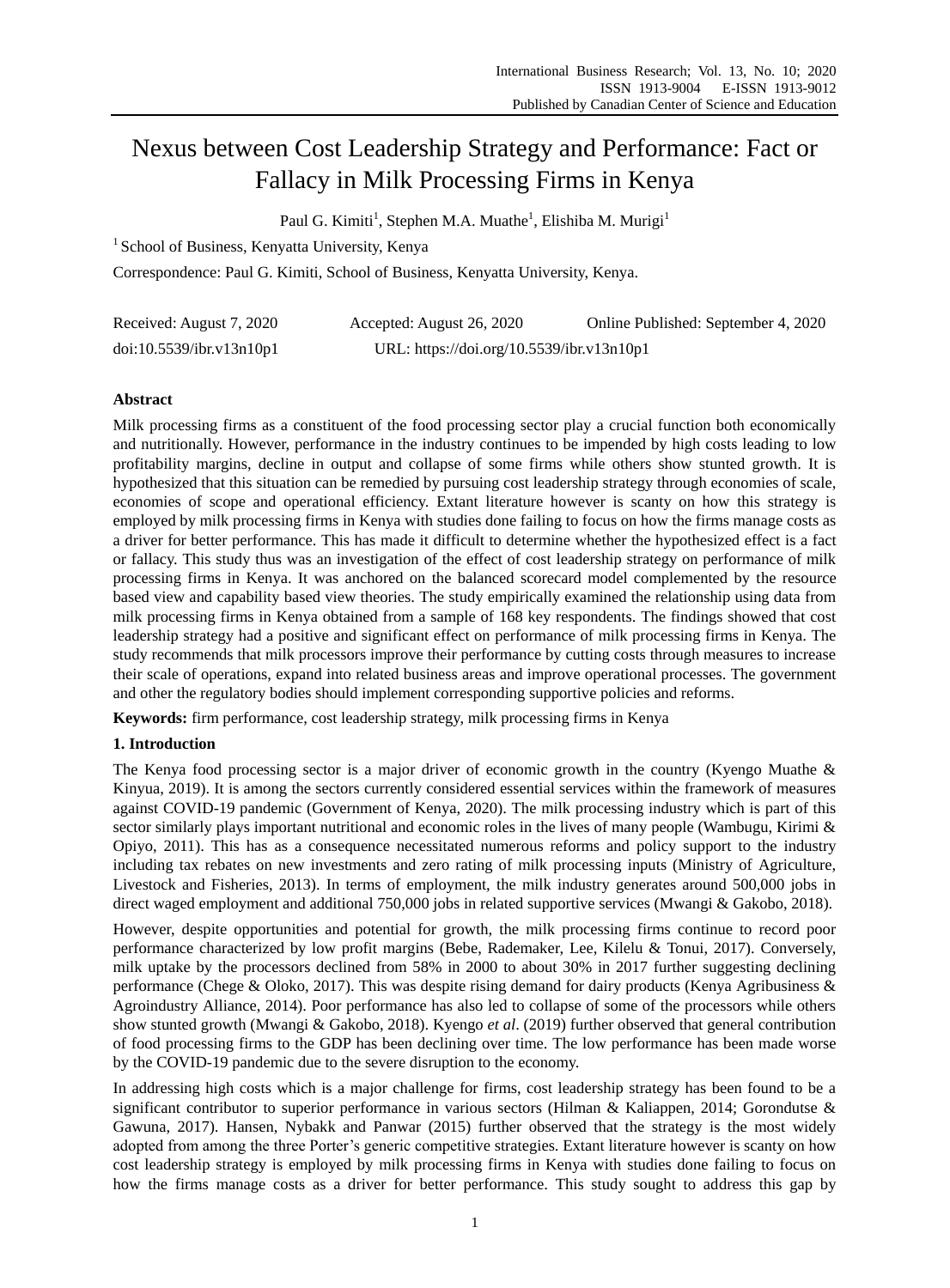conducting a descriptive and explanatory study on the milk industry in Kenya. Primary data was obtained from all firms in the industry and subsequently analyzed using descriptive and inferential statistics.

The study findings indicated that all the three drivers of cost leadership strategy namely economies of scale, economies of scope and operational efficiency were adopted by firms to varying extents. Further, all the drivers had positive and significant effect on performance of milk processing firms in Kenya. The findings serve as a basis to inform cost cutting measures by firms by increasing their scale of operations, expanding into related businesses and improving their operational processes. The upcoming sections of the study cover the background, literature review, methodology, findings and discussions and finally a conclusion and recommendations.

#### **2. Background**

The milk processing industry in Kenya comprises of 29 firms (Kenya Dairy Board - KDB, 2019). The firms are spread throughout the country producing a wide range of milk products. The industry is extremely competitive with the main competitive challenge being able to produce low cost products for a market population most of whom live below the poverty line. Rivalry in the local market has also been worsened by import of processed milk products from Europe. The key question for the processors remains how to lower costs as a gateway to attaining superior performance relative to competitors.

Superior firm performance is a central theme in strategic management (Njoroge, Ongeti, Kinuu & Kasomi, 2016; Kimiti & Kilika, 2018; Echwa & Murigi, 2019) with good firm performance defining the very existence of a firm. Kiiru (2015) asserted that well performing firms play important roles for both individuals and national economy. Firm performance describes how well a firm achieves its set objectives (Kirima & Murigi, 2019). It also defines the firm's position in an industry hence the higher the performance the better a firm is relative to competitors.

Firm performance is associated with both financial and non-financial measures (Kathama, 2012; Karanja, Muathe & Thuo, 2014). However, either of these measures has inherent limitations (Chong, 2008; Hubbard, 2009; Fatoki, 2011; Echwa & Murigi, 2019). Financial measures despite being objective are too narrow in focus and internally oriented (Ongeti, 2014; Kimiti & Kilika, 2018). Conversely, non-financial measures while providing a better picture on employment of resources, competitive position and future prospects of a firm suffer from being too subjective (Chong, 2008). This therefore calls for an all inclusive assessment of firm performance by considering all its dimensions through broad measurement (Wanjiru, Muathe & Kinyua-Njuguna, 2019).

Owing to the centrality of superior performance, it becomes necessary that firms apply specific approaches to address prevailing performance challenges more so high costs. These approaches are the strategies adopted to effectively guide firms towards their performance objectives (Elif & Şengül, 2015). Cost leadership strategy is among the most widely studied strategic orientations whose effect on firm performance has been empirically ascertained (Theodosiou, Kehagias & Katsikea, 2012; Birjandi, Jahromi, Darasi & Birjandi, 2014; Hilman & Kaliappen, 2014; Nyauncho & Nyamweya, 2015; Gorondutse & Gawuna, 2017). It is the most pursued competitive option in pure strategy firms and in addition, success of a hybrid strategy depends on the inclusion of low cost as the dominant component (Spanos, Zaralis & Lioukas, 2004; Hansen *et al*., 2015). Among the different drivers of cost leadership strategy, economies of scale, economies of scope and operational efficiency are the most commonly adopted (Atikiya, Mukulu, Kihoro & Waiganjo, 2015).

Under economies of scale, costs are reduced when efficiency increases through improved training, better positioning, additional time on the organization and better technology (Mosheim & Lovell, 2009). Conversely, Barney and Hesterly (2009) viewed economies of scale as falling average cost per unit produced as quantity increases. Scale economies in production may either be internal or external economies (Gill & Goh, 2009). Internal economies of scale arise from pure size of a firm without reference to the industry or market while external scale economies relate to benefits from outside a firm but within an industry (Anwar & Ali, 2015).

Economy of scope on the other hand focuses on combining production activities rather than quantity. The combination of production processes allows organizations to efficiently multi-task related skills or resources, optimally exploit available resources, achieve synergies in business operations and also facilitate redeployment of resources (Zahavi & Lavie, 2013). Sakhartov (2017) distinguished two types of economies of scope; intra-temporal and inter-temporal. Intra-temporal economies arise when resources are shared among business areas while inter-temporal economies arise when a resource is withdrawn from one business and redeployed in another.

Finally, operational efficiency is a product of cost control among other factors. Gill, Singh, Mathur and Mand (2014) posited that to survive and prosper, firms should operate efficiently by consuming same output to produce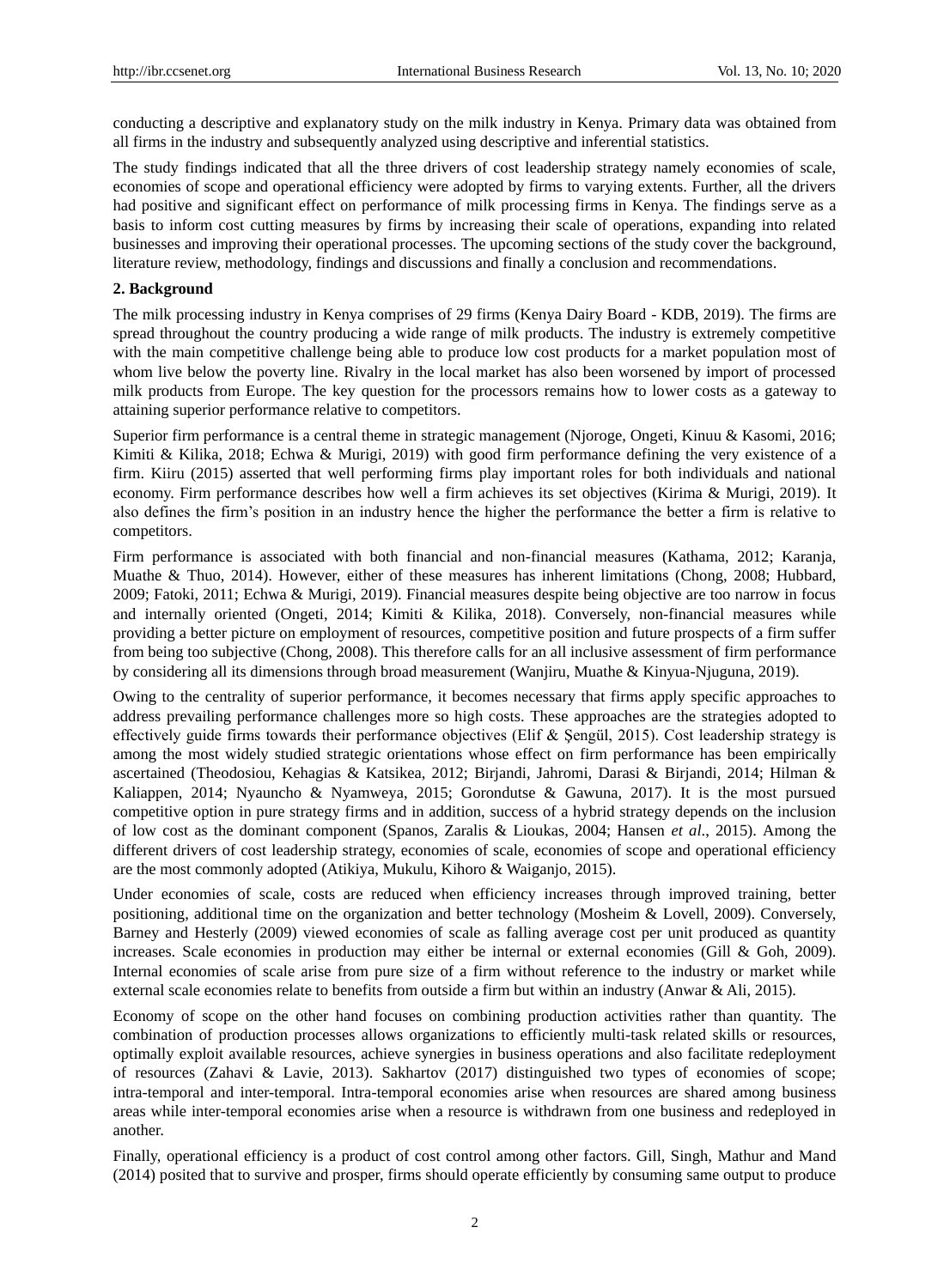more, producing same output with less input, reducing operating risk and reducing operating costs. Operational efficiency is influenced by effectiveness in execution of organizational processes (Espirah & Murigi, 2019). It enhances the productivity of a firm while minimizing the cost of routine operations (Dhillon & Vachhrajani, 2012).

## **3. Review of Literature**

- *3.1 Theoretical Review*
- 3.1.1 Balance Scorecard

Balance Scorecard (BSC) was introduced by Kaplan and Norton (1992) and it is the most widely adopted broad performance measure by firms. It was introduced at a time when firm dynamics were rapidly changing rendering the traditional financial measures insufficient (Niven, 2011). It thus expanded financial performance metrics by augmenting them with three additional perspectives; customer, internal process, and learning and growth (Hoque, 2014). It has over time developed into an instrument for the management to describe, communicate and implement strategy (Kaplan, 2009) as well as a theoretical foundation to guide the research questions and methodology in various studies (Krylov, 2019; Sainaghi, Phillips & d'Angella, 2019).

Measurement of performance is important to facilitate performance improvement. BSC provides for broad measures thus allowing guidance and assessment of firm strategy through a variety of financial and non-financial tools. It balances the traditional precision and reliability of financial measures with the drivers of future financial performance (Niven, 2011). It depicts firms as more than mere sources of profits for the shareholders and thus validates accountability to external stakeholders (Sundin, Granlund & Brown, 2010).

The financial perspective focuses on shareholders' interests (Martello, Watson & Fischer, 2016) while the customer perspective is concerned with the firm's customers (Niven, 2011). Conversely, the internal business perspective relates to business processes which lead to customer and shareholder satisfaction (Booyse, 2018). Learning and growth perspective describes approaches that facilitate innovation and growth. Thus as firms implement cost leadership strategy, the outcomes should relate to the broad performance objectives beyond the financial returns.

## 3.1.2 Resource Based View

Resource Based View (RBV) on the other hand arose from the seminal works of Penrose (1959) who suggested that firm performance was pegged on the resources it possessed. RBV is consequently one of the most influential paradigms in strategic management in understanding the competitive strategies pursued by firms. The greatest value of the theory lies in realizing that superior performance originates from doing things differently (Armstrong & Baron, 2004). Thus, firms that employ cost leadership strategy in unique ways will perform better in the industry. Firm resources provide means with which to formulate and implement advantageous strategies leading to superior performance. RBV advances two principal arguments, resource heterogeneity and resource immobility. Resource heterogeneity distinguishes firms from competitors (Barney, 1991) hence ability to pursue unique strategies to outperform competitors. Resource immobility holds that resources are largely stationary across organizations thus sustaining heterogeneity.

A possible extension of the RBV application in regard to cost leadership strategy is difference in the human resource and knowledge possession by firms and in the potential for absorbing it in the future. Implementation of competitive strategies requires that firms be aware of the dynamics of competition (Ormanidhi & Stringa, 2008). The higher the stock of knowledge about the competitive environment a firm has, the better it is in identifying and implementing the best strategic approaches. Further, innovative approaches by firms to lower costs are based on the absorptive capacity which is the ability to gain knowledge and use it to better performance. Ormanidhi and Stringa (2008) argue that the level of absorptive capacity depends on the current knowledge resource possession. Thus, it is the amount and type of resources possessed by a firm that define it and consequently the uniqueness of the strategy it employs. The human resource is crucial in such strategic choices.

## 3.1.3 Capability Based View

The Capability Based View (CBV) was introduced by Stalk, Evans and Shulman (1992) and later received major contributions from Teece and Pisano (1994). It is an offshoot of its predecessor, the RBV and thus sought to address a major limitation of the RBV in that it largely focused on the existing state of the firm's internal factors. As a consequence, RBV failed to explain how some initially vibrant firms deteriorated as competition increases. Such firms simply failed to adapt (Harreld, O'Reilly & Tushman, 2007) through adoption of relevant strategies. Monsur and Yoshi (2012) noted that CBV also logically extends Porter's generic competitive strategies including cost leadership strategy.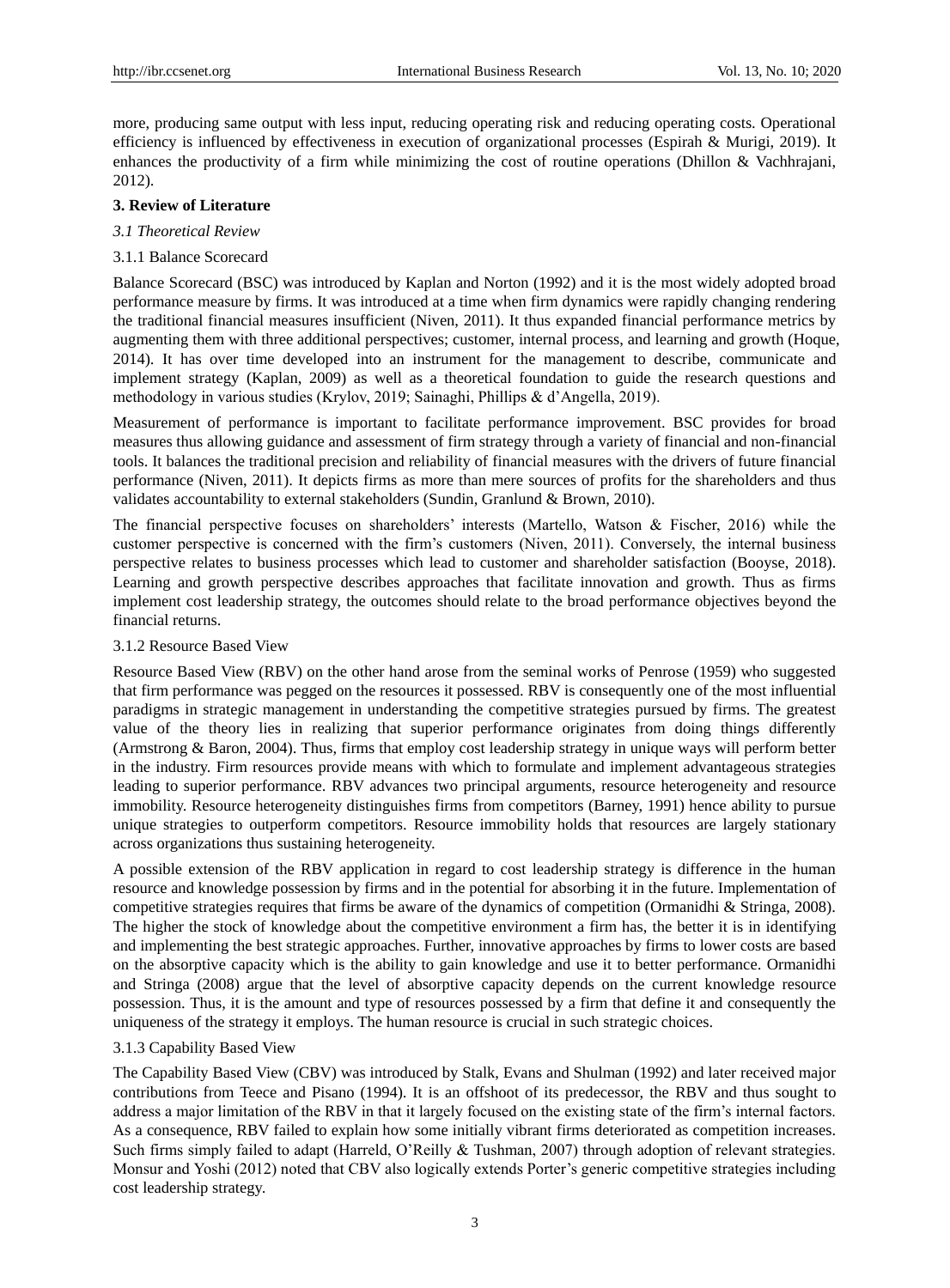CBV recognizes that firms operate in highly competitive environment that is continuously changing and therefore competitive advantage is largely transient. Consequently, to sustain competitive advantage, firms require to regularly adjust to competitive pressures in the environment by constantly refining their strategic orientation. CBV in this regards advocates for creation of dynamic capabilities (Teece, Pisano & Shuen, 1997). These allow firms to attain novel and innovative types of competitive advantage given the existing market positions. Barney (2001) observed that to create any advantage, a firm needs to develop such capabilities to transform strategy from theory into practice. Therefore, while cost leadership strategy may confer firms with competitive advantages, it is through dynamic capabilities that such advantages are sustained leading to sustained superior performance.

#### *3.2 Empirical Review*

Various empirical studies have been carried out to establish the effect of cost leadership strategy on performance. Kasman (2012) examined how cost efficiency and economies of scale affected technological growth among commercial banks in Turkey. The study observed that the banks took specific strategic orientations to align with their objectives. It used panel data from a usable sample of 48 private commercial banks. The study concluded that economies of scale positively influenced profitability. The sampling approach adopted in the study was largely purposive and economic models were used to establish the interaction among variables to the detriment of non-financial measures.

A study by Richter (2014) on manufacturing firms in Germany argued that internal informational costs declines with economies of scale owing to spread over larger or more markets thus lower cost per unit. The study collected panel financial data from a sample of 107 firms. The findings established that economies of scale significantly affected performance of manufacturing firms. Economies of scale was considered as an explanatory variable alongside cultural diversity and decentralization leaving out key drivers of cost leadership strategy. Matejova, Placek, Krapek, Pucek and Ochrana (2014) hypothesized that a relationship between economic performance and the size of a firm exists. The authors however noted that past empirical studies had failed to give conclusive findings on the relationship between per capita expenditure and size. The study used data on the local governments pre-school and primary school education. It concluded that economies of scale positively influenced performance of municipalities in Czech up to a certain level, beyond which disadvantages set in. The study relied on historical data.

Shah, Tahir, Anwar and Ahmad (2016) in their study argued that the size of a firm positively affected performance. The study surveyed 153 listed firms for the period 2004-2013. Regression analysis showed that economies of scale significantly influenced performance of listed companies in Pakistan Stock Exchange. The study's context was Asia and it relied on historical data. A study by Growitsch and Wetzel (2009) examined the question of which is more efficient between joint and separate production. In their study on European railways, the authors argued that economies of scope arising from integration of business operations could lead to technical or transactional advantages. The study targeted 54 railway companies from Europe for the period 2000 to 2004. It concluded that economies of scope positively influenced performance of integrated European railways. The study did not consider non-financial measures of performance.

Hartarska, Parmeter and Nadolnyak (2011) studied the concept of economies of scope among rural microfinance institutions (MFIs). The study argued that expansion in scope could be more cost efficient if done by the same MFIs. Data on 882 MFIs from 93 countries was collected from the Microfinance Information Exchange market database. The authors concluded that scope economies were on average positive mostly due to fixed cost with some diseconomies with higher complementary cost component. The study was cross-country hence high degree of industry variability. Zahavi and Lavie (2013) sought to understand how expansion into related product lines by a firm affects performance. The authors conducted a pooled time-series analysis of 156 firms operating between 1990 and 2001 using historical data from 1985. The study showed a U-shaped performance effect of economies of scope among USA based software firms. The study relied on historical data and was based in the USA.

A study by Sporta, Ngugi, Ngumi and Nanjala (2017) observed that high operational efficiency was a precursor for competitive advantage in industry. It collected secondary financial data on commercial banks in Kenya for the period 2005 to 2015. The findings indicated that operational efficiency significantly affected financial performance of the banks. The study was based on a service industry and was of longitudinal design. Azad, Raza and Zaidi (2018) observed that efficiency impacts on firm performance and as a consequence managers aim to improve the effectiveness of business operations. The authors argued that efficiency leads to quality production as well cost savings. The study surveyed secondary data of four companies of oil and gas exploration sector from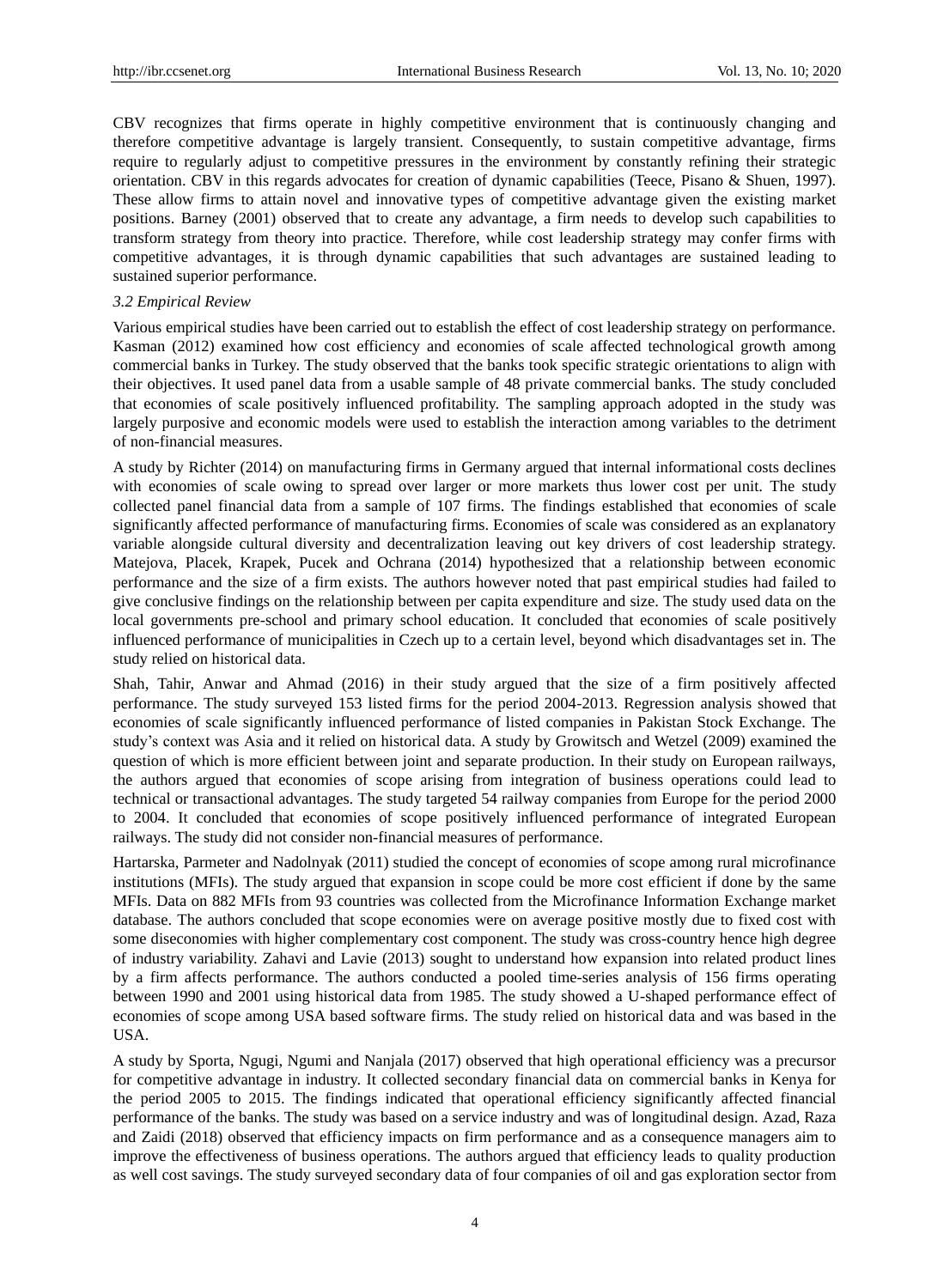2010 to 2015. Operational efficiency was found to positively impact profitability of firms in Pakistan energy sector. No sampling was done in the study due to the limited number of firms.

While the above studies generally point to a relationship between cost leadership strategy and firm performance, they were all based on other sectors. Further, the studies arrived at different conclusions in regard to the effects that drivers of cost leadership have. Kasman (2012) for instance shows linear relationship between economies of scale and firm performance while Matejova *et al*. (2014) indicate that the relationship is U-shaped. Similarly, Growitsch and Wetzel (2009) study shows that economies of scope linearly affects firm performance while Zahavi and Lavie (2013) concludes that the relationship between the two variables is U-shaped. In addition, studies done on milk processing firms in Kenya focused on corporate strategies as opposed to business level strategies and thus failed to address the cost challenges facing the milk processors (Mwangi & Gakobo, 2018). The question therefore remains whether this relationship is a fact or fallacy in milk processing firms in Kenya. Consequently, this study proposes the hypothesis that:

**H01** Economies of scale has no significant effect on performance of milk processing firms in Kenya.

**H02** Economies of scope has no significant effect on performance of milk processing firms in Kenya.

**H03** Operational efficiency has no significant effect on performance of milk processing firms in Kenya.

## **4. Research Methodology**

The study used both descriptive and explanatory non-experimental research designs. Combining different designs is recommended in order to capture the best out of each and allow triangulation of research findings thus raising validity of the results (Saunders, Lewis & Thornhill, 2009; Creswell & Creswell, 2017; Wanjiru *et al*., 2019). The approach allowed the researcher to describe the phenomenon as it exists through the descriptive component and concurrently illustrate cause effect relationships through the explanatory component. Cost leadership strategy was measured using economies of scale, economies of scope and operational efficiency while firm performance was measured using both financial and non-financial indicators. The sampling frame consisted of the 29 milk processing firms registered with KDB as at June 2019. Out of these, 24 firms which processed less than 100,000 litres of milk per day were categorized as small representing 83% while 5 firms which processed 100,000 litres and above per day were categorized as large representing 17%.

The unit of analysis used in the study was milk processing firm while the units of observation were the managers and their deputies from various functional areas. Sampling was done using proportionate stratified random sampling technique. The key functional areas relevant to the study like executive, operations, production, finance and marketing were purposively identified giving a total of 194 key respondents in two categories. Proportionate samples were then randomly picked with a resultant sample size of 168 respondents. This large sample was picked to achieve better estimation of the population and smaller confidence intervals as recommended by Muathe (2010) and Field (2013). Data was collected using self-administered semi-structured questionnaires. Data analysis was done using descriptive and inferential statistics. This was aided by Statistical Package for Social Sciences software. The study was guided by the following empirical model:

**P** = **β<sup>0</sup>** + **β<sup>1</sup> ESA + β2 ESO + β3 OE** + **ε……...............................................Model 1**

Where;  $P =$  Firm performance

- $ESA = Economics of scale$
- ESO = Economies of scope
- OE = Operational efficiency
- βi= Beta Coefficient
- ε = Error term

## **5. Findings and Discussion**

A total of 168 questionnaires were administered out of which 148 representing a response rate of 88.1% were duly filled and returned. According to Mugenda and Mugenda (2003), this was an excellent response rate.

#### *5.1 Descriptive Statistics*

The study used sample mean and sample standard deviation to summarize measures on the characteristics of the sample. The descriptive statistics results are shown in Table 1.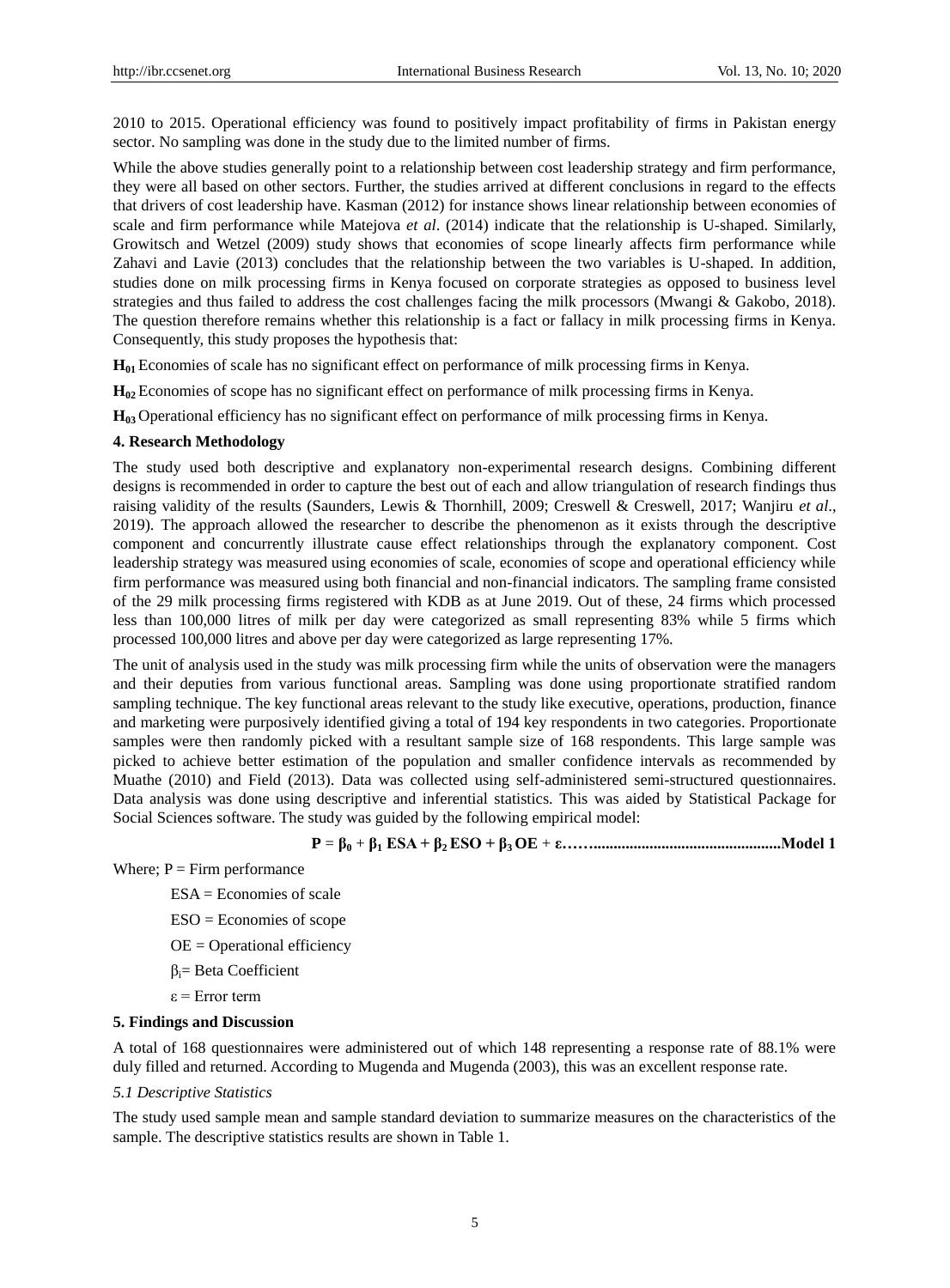| Variable                      | Mean | <b>Standard Deviation</b> |
|-------------------------------|------|---------------------------|
| <b>Economies of Scale</b>     | 3.97 | 0.94                      |
| Economies of Scope            | 3.75 | 0.99                      |
| <b>Operational Efficiency</b> | 4.33 | 0.74                      |
| Average                       | 4.02 | 0.89                      |

Table 1. Descriptive Statistics of Cost Leadership Strategy

Source: Survey Data (2020)

From Table 1, operational efficiency was the most adopted driver for cost leadership by the milk processing firms with a mean of 4.33 and standard deviation of 0.74, then economies of scale with a mean of 3.97 and standard deviation of 0.94 while economies of scope was the least adopted driver for cost leadership with a mean of 3.75 and standard deviation of 0.99.

## *5.2 Diagnostic Tests*

To ensure that regression assumptions were adhered to and data was suitable for regression modeling, several diagnostic tests were conducted. The tests also ensured that results obtained were not spurious and could be used in predicting the effect of cost leadership strategy on performance of milk processing firms in Kenya. Sampling adequacy was tested using Keiser-Meyer-Olkin (KMO) and yielded a value of 0.828 > 0.5 implying that the sample size was adequate as recommended by Field (2013). Normality test through Shapiro-Wilk Statistic showed that all variables had p-values greater than 0.05. According to Razali and Wah (2011), this indicated that data on the variables was normally distributed. The Durbin-Watson statistic for test of autocorrelation was 2.08 meeting the threshold of 1.5< d<2.5 given by Garson (2012). The Pearson's correlation coefficient for linearity showed that all variables had positive correlations while none of the variables exceeded Variance Inflation Factor (VIF) of 10 meaning there was no threat of multicollinearity (Field, 2009). Heteroscedasticity test on the other hand showed that all the variables had Levene statistics with p-value greater than 0.05 thus meeting the recommendation of Field (2013).

## *5.3 Test of Hypothesis*

To establish the effect of cost leadership strategy on firm performance, cost leadership strategy was regressed on performance. The results of the regression analysis are shown in Table 2.

|                                                                                           | <b>R-Square</b> | <b>Adjusted R-Square</b> | <b>Std. Error of the Estimate</b> |  |
|-------------------------------------------------------------------------------------------|-----------------|--------------------------|-----------------------------------|--|
| .643a                                                                                     | 0.413           | 0.401                    | 0.38517                           |  |
| Predictors: (Constant), Economies of Scale, Economies of Scope and Operational Efficiency |                 |                          |                                   |  |

## Table 2. Model Summary

Source: Survey Data (2020)

The results show adjusted R-square = 0.401 which implied that the three constituent measures of CLS namely economies of scale, economies of scope and operational efficiency accounted for 40.1% of the variation in firm performance. These findings show that the cost leadership approaches are significant predictor variables of firm performance. The findings supported those of Kasman (2012), Hartarska *et al*. (2011) and Sporta *et al*. (2017) who concluded that economies of scale, economies of scope and operational efficiency respectively had positive and significant influence on firm performance. The results for ANOVA model fitness were statistically significant as shown in Table 3.

#### Table 3. ANOVA Results

|                                                                                        | <b>Sum of Squares</b> |     | <b>Mean Square</b> |        | Sig.              |
|----------------------------------------------------------------------------------------|-----------------------|-----|--------------------|--------|-------------------|
| Regression                                                                             | 15.021                |     | 5.007              | 33.749 | .000 <sup>b</sup> |
| Residual                                                                               | 21.364                | 144 | .148               |        |                   |
| Total                                                                                  | 36.384                | 147 |                    |        |                   |
| Dependent Variable: Firm Performance                                                   |                       |     |                    |        |                   |
| Predictors: (Constant), Operational Efficiency, Economies of scope, Economies of scale |                       |     |                    |        |                   |

Source: Survey Data (2020)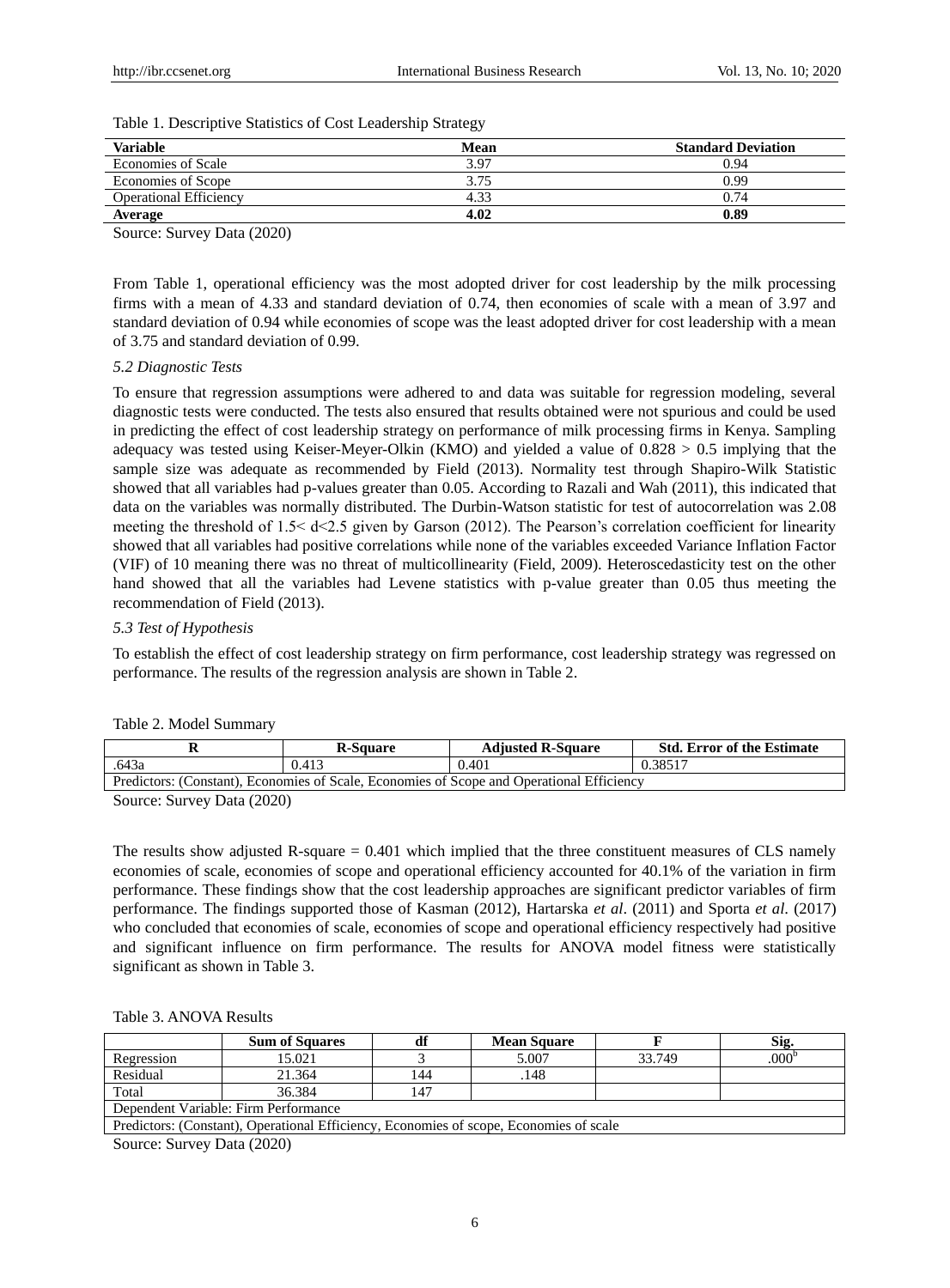Table 3 on overall ANOVA revealed F-statistic = 33.749, which was significant at 5% level of significance  $(p=0.00)$ . The findings indicated that the model fitted had a goodness of fit and cost leadership approaches significantly explained performance of milk processing firms in Kenya since the model was statistically significant at 5 percent level of significance. The results concur with those of Nyauncho and Nyamweya (2015) and Gorondutse and Gawuna (2017) who concluded that cost leadership strategy positively affected firm performance. The results for model coefficients are presented in Table 4.

|       | <b>Beta</b>                     |               | Sig.  |
|-------|---------------------------------|---------------|-------|
| 0.923 |                                 | 2.849         | 0.005 |
| 0.135 |                                 | 2.307         | 0.022 |
| 0.148 |                                 | 2.476         | 0.014 |
| 0.493 | 0.483                           | 7.134         | 0.000 |
|       | 0.324<br>0.059<br>0.06<br>0.069 | 0.175<br>0.18 |       |

Table 4. Regression Model Coefficients

Source: Survey Data (2020)

From the results in Table 4, the optimal model became;

 $P = 0.923 + 0.135$  (Economies of Scale) + 0.148 (Economies of Scope) + 0.493 (Operational Efficiency).

The findings showed that the coefficient for economies of scale was  $\beta$ =0.135, p=0.022<0.05 signifying that economies of scale had a positive and significant effect on performance of milk processing firms in Kenya. The conclusion further implied that increase in economies of scale by one unit would lead to increase in performance of the milk processors by 0.135 units. The study thus rejected  $H_{02}$  that economies of scale has no significant effect on performance of milk processing firms in Kenya. This conclusion emphasizes the role that large scale operations play in reducing costs and as a consequence contribute to better firm performance. Large scale operations lead to lower average cost per unit produced as volumes increase (Barney & Hesterly, 2009). Consequently, the firm enjoys greater benefits relative to competitors in the industry. These findings are consistent with those of Shah *et al*. (2016) who concluded that large firms had better financial performance. They also agree with findings by Kasman (2012) study which concluded that large banks in Turkey enjoyed cost advantages over the smaller banks hence performed better. They further relate with Richter (2014) conclusion that internal information costs per unit decreases among manufacturing firms as volume of operation increases.

However, based on Matejova *et al.* (2014) findings of a U-shaped cost curve where increasing economies of scale persist only up to certain level and thereafter cost disadvantages set in, firms should be cautious while expanding operations beyond the turning point. This would cushion them from suffering diseconomies of scale. The difference in conclusion can however be explained by the fact that Matejova *et al*. (2014) study was based on public service entities whose primary goal may not necessarily be cost minimization. From a theoretical perspective, the RBV argues that firms can perform better in an industry by doing things differently (Armstrong & Baron, 2004). Such superior advantage can be attained by applying various aspects of economies of scale in a unique manner.

On economies of scope, the findings showed a beta coefficient of 0.148, p=0.014<0.05 implying that economies of scope had a positive and significant effect on performance of the milk processors. This also meant that increase in economies of scope by one unit would increase performance of the milk processors by 0.148 units. The study thus rejected  $H_{02}$  that economies of scope has no significant effect on performance of milk processing firms in Kenya. Contribution of economies of scope to performance was thus affirmed by this conclusion. The cost benefits under economies of scope accrue through joint production hence better asset utilization (Nyauncho & Nyamweya, 2015).

The findings support Growitsch and Wetzel (2009) conclusion that integrated European railway firms were more efficient and enjoyed benefits from economies of scope. They are also consistent with Hartarska *et al*. (2011) who found that scope economies were on average positive mostly due to fixed cost. On the other hand, the findings partially contradict Zahavi and Lavie (2013) study conclusion of a U-shaped performance effect where too much product relatedness creates negative transfer effects. This means that even as firms expand into related areas they must be aware of possible negative cost and performance outcomes. These outcomes need to be examined broadly as advocated by BSC (Kaplan & Norton, 1992)

The findings further indicated that the coefficient for operational efficiency was  $\beta$ =0.493, p=0.000<0.05 signifying that operational efficiency had a positive and significant effect on performance of the milk processing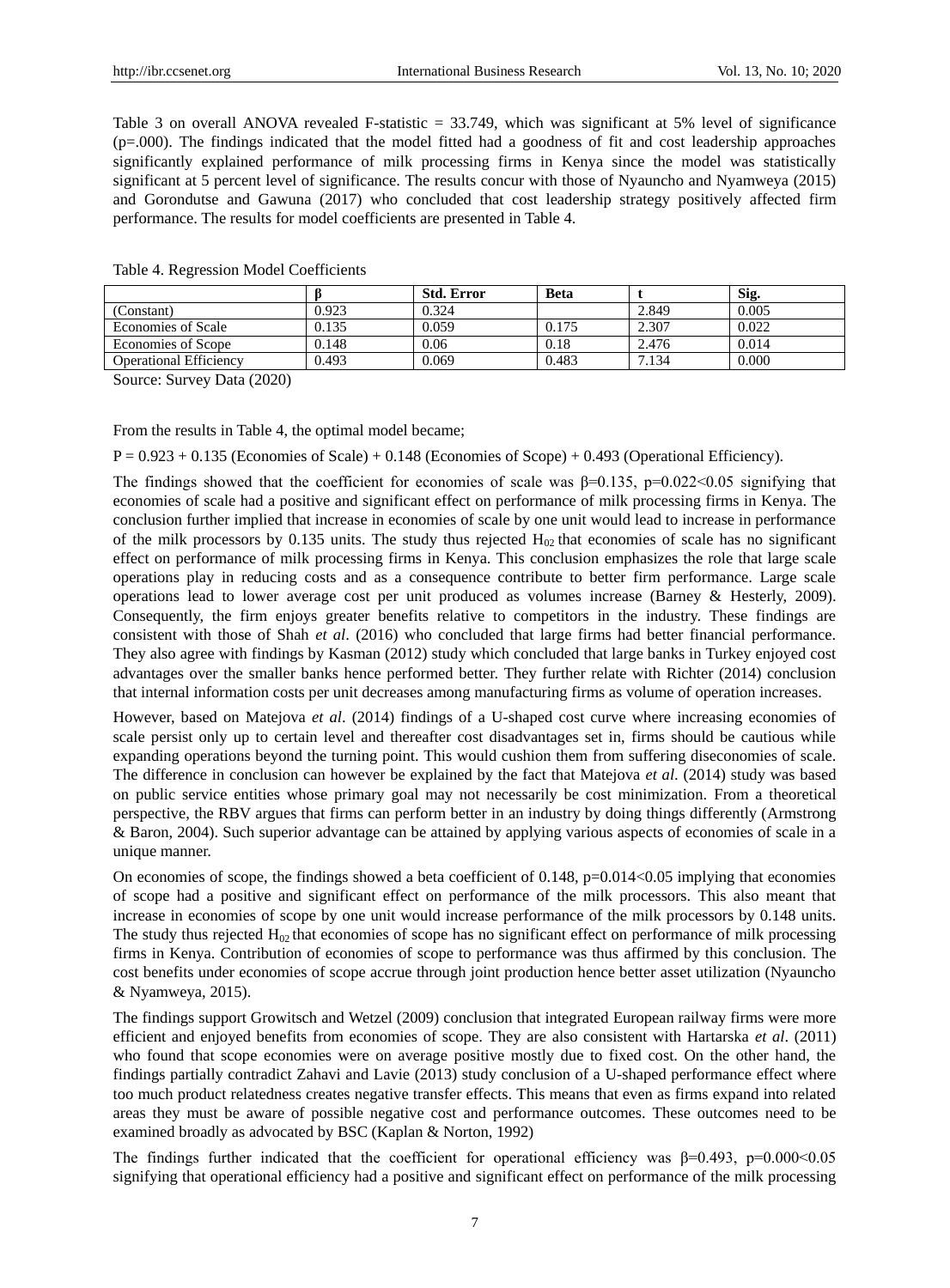firms. The results implied that increasing operational efficiency by one unit would lead to increase in performance of the milk processors by 0.493 units. The study thus rejected  $H_0$  that operational efficiency has no significant effect on performance of milk processing firms in Kenya .This showed that milk processors were keen on improving their processes to attain superior performance.

The high beta value of 0.493 indicates the centrality of operational efficiency as a low cost driver. The study findings agreed with Sporta *et al*. (2017) who showed a positive relationship between operational efficiency and financial performance of banks in Kenya. This reaffirmed the need to efficiently utilize available resources as a precursor to superior performance. Further, findings by Azad *et al*. (2018) support the current study's findings by concluding that operational efficiency significantly impacts on firm's profitability. The findings also support CBV theory postulate that firms operate in dynamic environment requiring operational efficiency to cope with the changes. Efficiency also means that firms are able to switch between various cost approaches for best performance.

## **6. Conclusion and Policy Recommendation**

#### *6.1 Conclusion*

The study sought to establish the effect of cost leadership strategy on performance of milk processing firms in Kenya. This objective was realized by examining how three drivers of cost leadership strategy namely economies of scale, economies of scope and operational efficiency influenced performance of the processors. All the three indicators of cost leadership strategy were found to have positive and significant relationship with performance of the milk processors. Overall, the findings showed that cost leadership strategy had a positive and significant affect on performance of the firms. From the findings, it can be concluded that milk processors in Kenya improve their performance by cutting costs through increasing their scale of operations, expanding into related business areas and improving operational processes.

#### *6.2 Policy Implications*

Based on the findings, the study recommends that milk processors should have policies that facilitate bulk production and investment in related businesses, adopt robust promotional efforts, encourage bulk purchases and innovate to support broad operations. This should be coupled with investment in storage space for both raw materials and finished products. Milk processors should also join relevant institutions to benefit from external support and institutionalize a culture of reuse and recycling to curb wastage. In addition, milk processing firms should pursue appropriate technologies to reduce costs including Information and Communication Technology (ICT) for marketing, Enterprise Resource Planning (ERP) software to manage operations and accounting packages to monitor costs. The government and other the regulatory bodies should implement supportive policies for large scale operations, facilitate licensing for investments in related areas, patent innovations by milk processors, issue guidelines on critical skills for key positions and safety standards, ensure conducive climate for dairy farming and implement credible livestock disease fighting programs. Some of the policy support approaches include tax rebates, tax incentives and zero rating some inputs.

#### *6.3 Limitations and Future Research*

This study considered milk processing firms registered with KDB as at June 2019 only and future studies should include small home-based milk processors as they may have significant impact on the industry. In addition, the study used perceptual scales to collect financial performance data of the milk processing firms using self administered questionnaires. Further studies should be done in the same area using secondary data from the firms' financial statements to collaborate the responses given. The study found that cost leadership strategy accounted for 40.1% of the variation in performance of milk processing firms in Kenya. Therefore, further studies should focus on other factors besides the cost leadership approaches studied that explain the remaining variation in performance of milk processing firms in Kenya.

## **References**

- Anwar, R. S., & Ali, S. (2015). Economies of scale. *International Interdisciplinary Journal of Scholarly Research*, *1*(1), 51-57.
- Armstrong, M., & Baron, A. (2004). *Strategic HRM: The key to improved business performance*. CIPD. London.
- Atikiya, R., Mukulu, E., Kihoro, J., & Waiganjo, E. (2015). Effect of cost leadership strategy on the performance of manufacturing firms in Kenya. *Journal of Management*, *2*(8), 134-143.
- Azad, A. M. S., Raza, A., & Zaidi, S. S. Z. (2018). Empirical relationship between operational efficiency and profitability (Evidence from Pakistan Exploration Sector). *Journal of Accounting, Business and Finance*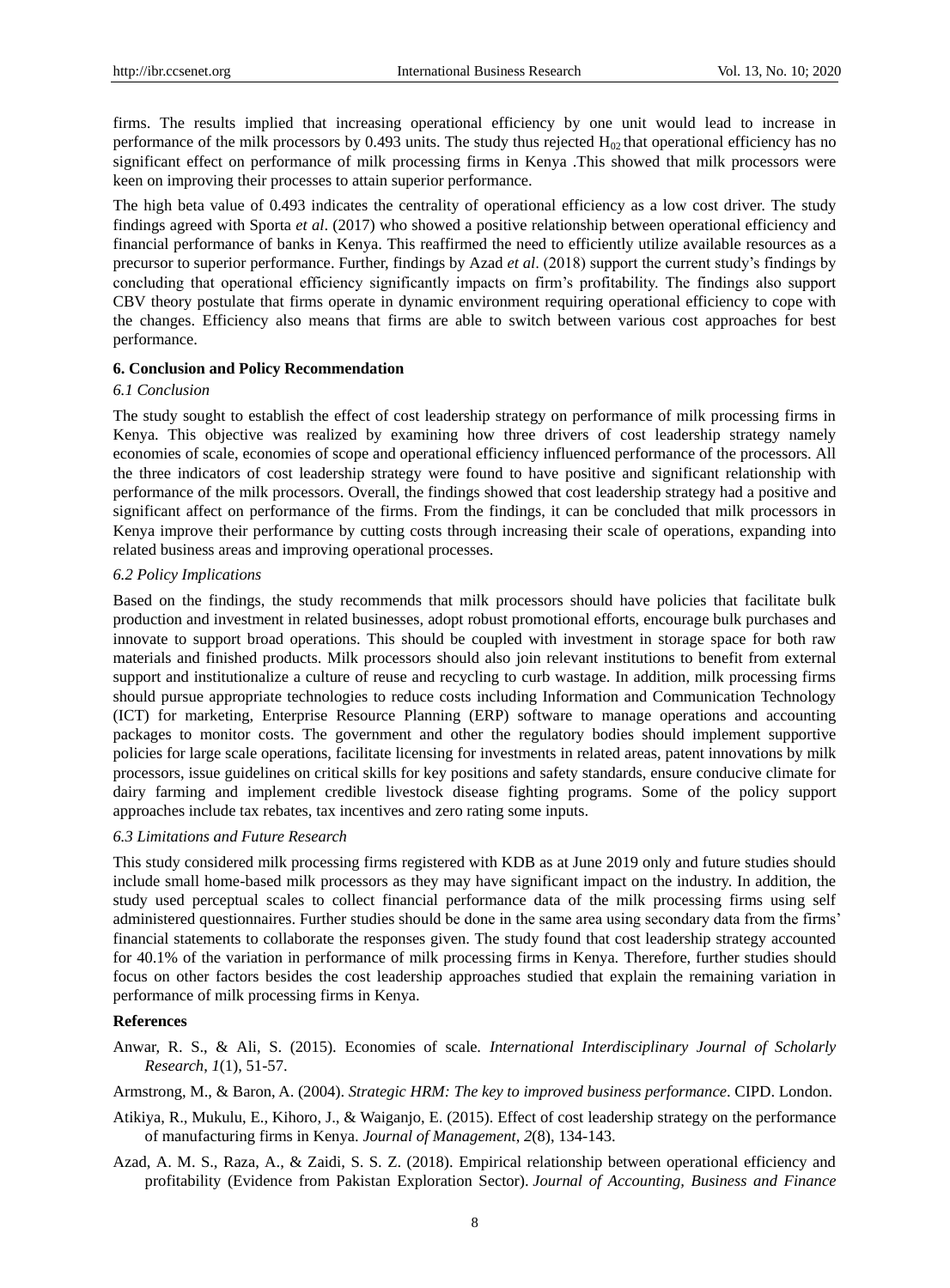*Research*, *2*(1), 7-11. https://doi.org/10.20448/2002.21.7.11

- Barney, J. (1991). Firm resources and sustained competitive advantage. *Journal of Management*, *17*(1), 99-120. http://doi.org/10.1177/014920639101700108
- Barney, J. B. (2001). Is the resource-based "view" a useful perspective for strategic management research? Yes. *Academy of Management Review, 26*(1), 41-56. http://doi.org/10.2307/259393
- Barney, J. B., & Hesterly, W. S. (2009). *Strategic management and competitive advantage*. Pearson Education. Upper Saddle River, NJ.
- Bebe, B. O., Rademaker, C. J., Lee, J., Kilelu, C. W., & Tonui, C. (2017). *Sustainable growth of the Kenyan dairy sector*. Wageningen University and Research. Wageningen. https://doi.org/10.18174/413390
- Birjandi, H., Jahromi, N. M., Darasi, S. M., & Birjandi, M. (2014).The effect of cost leadership strategy on ROA and future performance of accepted companies in Tehran Stock Exchange. *Research Journal of Finance and Accounting*, *5*(70), 152-158.
- Booyse, N. J. (2018). *Development of a school-based performance management framework for self-managing schools in South Africa*. [Doctoral thesis, University of South Africa].
- Chege, P. M., & Oloko, M. (2017). Influence of generic strategies on performance of large dairy firms in Kenya. *European Journal of Business and Management, 9*(30).
- Chong, H. G. (2008). Measuring performance of small-and-medium sized enterprises: the grounded theory approach. *Journal of Business and Public affairs*, *2*(1), 1-10.
- Creswell, J. W., & Creswell, J. D. (2017). *Research design: Qualitative, quantitative, and mixed methods approaches*. Sage Publications.
- Dhillon, A. S., & Vachhrajani, H. (2012). *Impact of Operational Efficiency on Overall Profitability-A Case Study of GIPCL* (No. 136). Working Paper.
- Echwa, M., & Murigi, E. M. (2019). Strategic leadership and performance of domestic airline firms in Kenya. *Eastern Africa Journal of Contemporary Research*, *1*(2), 144-152.
- Elif, G. E. N. Ç., & Şengül, R. (2015). A review on the relationship between strategic management and performance: The role of internal and external contexts. *Strategic Public Management Journal*, *1*(2), 56-71. https://doi.org/10.25069/spmj.290425
- Espirah, J. O., & Murigi, E. M. (2019). Effect of Strategy Execution on Performance of Parliamentary Service Commission of Kenya. *Journal of Public Policy & Governance*, *3*(2), 61-72.
- Fatoki, O. O. (2011). The impact of human, social and financial capital on the performance of small and medium-sized enterprises (SMEs) in South Africa. *Journal of Social Sciences*, *29*(3), 193-204. https://doi.org/10.1080/09718923.2011.11892970
- Field, A. (2009). *Discovering Statistics using SPSS.* Sage. London, UK.
- Field, A. (2013). *Discovering statistics using IBM SPSS statistics*. Sage. London, UK.
- Garson, G. D. (2012). *Testing statistical assumptions*. Statistical Associates Publishing. North Carolina.
- Gill, A., Singh, M., Mathur, N., & Mand, H. S. (2014). The impact of operational efficiency on the future performance of Indian manufacturing firms. *International Journal of Economics and Finance*, *6*(10), 259. https://doi.org/10.5539/ijef.v6n10p259
- Gill, I. S., & Goh, C. C. (2009). Scale economies and cities. *The World Bank Research Observer*, *25*(2), 235-262. https://doi.org/10.1093/wbro/lkp022
- Gorondutse, A. H., & Gawuna, M. S. (2017). Cost leadership strategy and performance of hotels in Nigerian context. *Journal of Applied Structural Equation Modeling, 1*(1), 1-12. https://doi.org/10.47263/JASEM.1(1)02
- Government of Kenya. (2020). *Enhanced national response to the Coronavirus (COVID-19) pandemic: Classification of critical and essential services.* Public Order Number 1 on the Coronavirus pandemic.
- Growitsch, C., & Wetzel, H. (2009). Testing for economies of scope in European railways: An efficiency analysis. *Journal of Transport Economics and Policy (JTEP)*, *43*(1), 1-24.
- Hansen, E., Nybakk, E., & Panwar, R. (2015). Pure versus hybrid competitive strategies in the forest sector: Performance implications. *Forest Policy and Economics*, *54*, 51-57.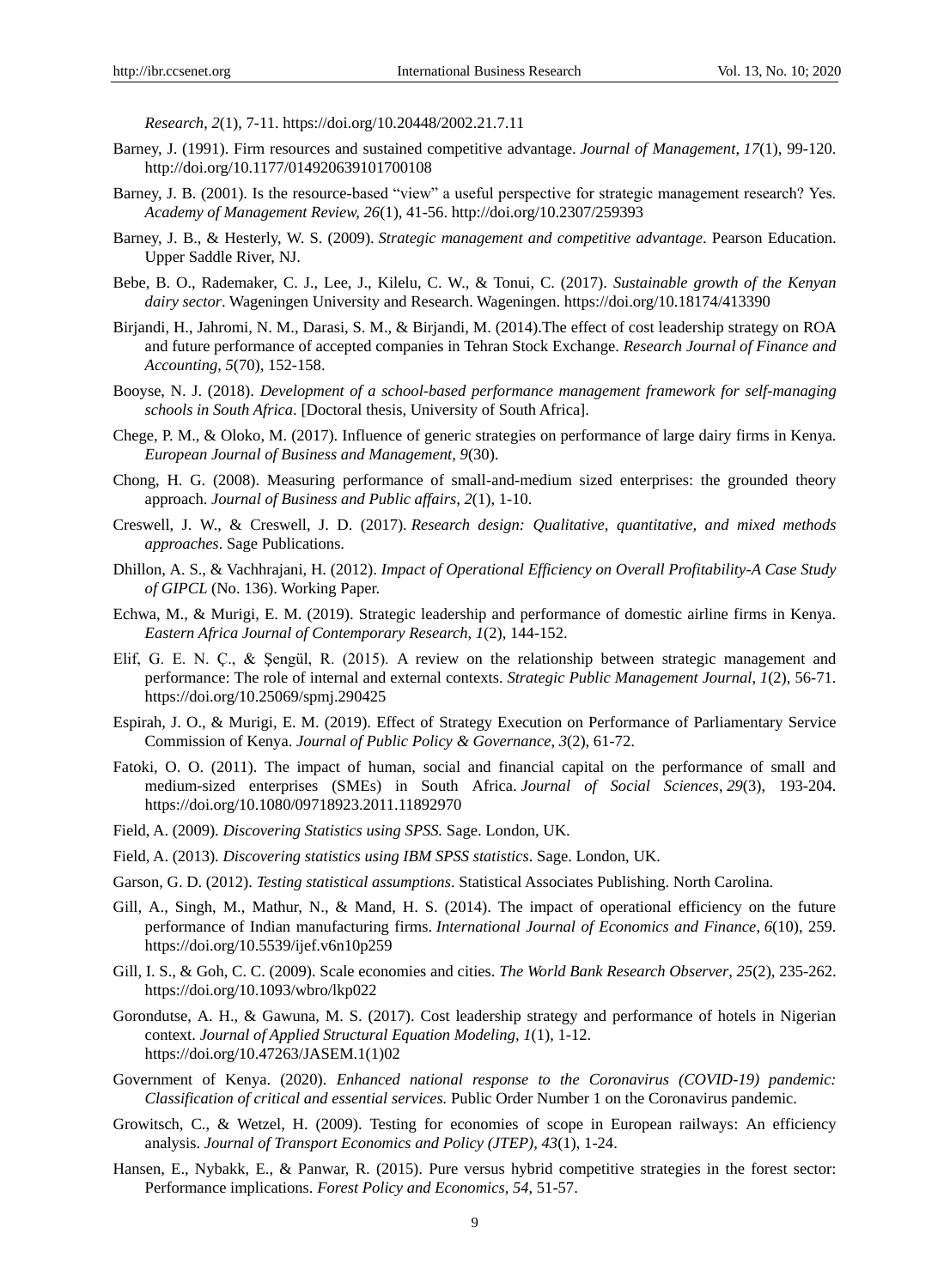https://doi.org/10.1016/j.forpol.2015.02.001

- Harreld, J. B., O'Reilly III, C. A., & Tushman, M. L. (2007). Dynamic capabilities at IBM: Driving strategy into action. *California Management Review, 49*(4), 21-43. https://doi.org/10.2307/41166404
- Hartarska, V., Parmeter, C. F., & Nadolnyak, D. (2011). Economies of scope of lending and mobilizing deposits in microfinance institutions: A semi-parametric analysis. *American Journal of Agricultural Economics*, *93*(2), 389-398. https://doi.org/10.1093/ajae/aaq108
- Hilman, H., & Kaliappen, N. (2014). Do cost leadership strategy and process innovation influence the performance of Malaysia hotel industry? *Asian Social Science*, *10*(10), 134. https://doi.org/10.5539/ass.v10n10p134
- Hoque, Z. (2014). 20 years of studies on the balanced scorecard: Trends, accomplishments, gaps and opportunities for future research. *The British Accounting Review*, *46*(1), 33-59. https://doi.org/10.1016/j.bar.2013.10.003
- Hubbard, G. (2009). Measuring organizational performance: Beyond the triple bottom line. *Business Strategy and the Environment*, *18*(3), 177-191. https://doi.org/10.1002/bse.564
- Kaplan, R. S. (2009). Conceptual foundations of the balanced scorecard. *Handbooks of Management Accounting Research*, *3*(1)1253-1269. https://doi.org/10.1016/s1751-3243(07)03003-9
- Kaplan, R. S., & Norton, D. P. (1992). The balanced scorecard-measures that drive performance. *Harvard Business Review, 70*(1), 71-79.
- Karanja, S. C., Muathe, S. M. A., & Thuo, J. K. (2014). Marketing capability and the performance of mobile service provider intermediary organizations in Nairobi County, Kenya. *International Journal of Education and Research*, *2*(5), 499-512. https://doi.org/10.5296/bms.v5i1.5723
- Kasman, A. (2012). Cost efficiency, scale economies, and technological progress in Turkish banking. *Central Bank Review*, *2*(1), 1-20.
- Kathama, L. K. (2012). *Strategic planning practices and performance of state corporations in Kenya* [Doctoral dissertation, University of Nairobi].
- Kenya Agribusiness and Agroindustry Alliance. (2014). *Agriculture investment opportunities in Kenya dairy processing investment case*.
- Kenya Dairy Board (2019). *Kenya Dairy Board report.* Retrieved from https://www.kdb.go.ke/dairy-data/
- Kiiru, D. M. (2015). *Strategic human resource management practices and performance of parastatals in Kenya* [Doctoral dissertation, Kenyatta University].
- Kimiti, P. G., & Kilika, J. M. (2018). Organizational resources, industry velocity, attention focus and firm's performance: A review of literature. *International Journal of Business and Management, 13*(5), 185. https://doi.org/10.5539/ijbm.v13n5p185
- Kirima, M. W., & Murigi, E. M. (2019). Demographic perspectives and organizational performance in Occidental Insurance Company. *European Journal of Business and Strategic Management*, *4*(1), 30-38.
- Krylov, S. (2019). Strategic customer analysis based on balanced scorecard. *Ekonomicko-manazerske spektrum*, *13*(1), 12-25. https://doi.org/10.26552/ems.2019.1.12-25
- Kyengo, J. M., Muathe, S. M. A., & Kinyua, G. M. (2019). Marketing capability and firm performance: An empirical analysis of food processing firms in Nairobi City County, Kenya. *The Strategic Journal of Business & Change Management*, *6*(1), 544-555. https://doi.org/10.14445/23939125/IJEMS-V6I5P117
- Martello, M., Watson, J. G., & Fischer, M. J. (2016). Implementing a balanced scorecard in a not-for-profit organization. *Journal of Business and Economics Research*, *14*(3), 61-98. https://doi.org/10.19030/jber.v14i3.9746
- Matejova, L., Placek, M., Krapek, M., Pucek, M., & Ochrana, F. (2014). Economies of scale–empirical evidence from the Czech Republic. *Procedia Economics and Finance*, *12*(1) 403-411. https://doi.org/10.1016/s2212-5671(14)00361-x
- Ministry of Agriculture, Livestock and Fisheries. (2013). *Towards a Competitive and Sustainable Dairy Industry for Economic Growth in the 21st Century and Beyond*. Sessional Paper No. 5 of 2013 on the National Dairy Development Policy.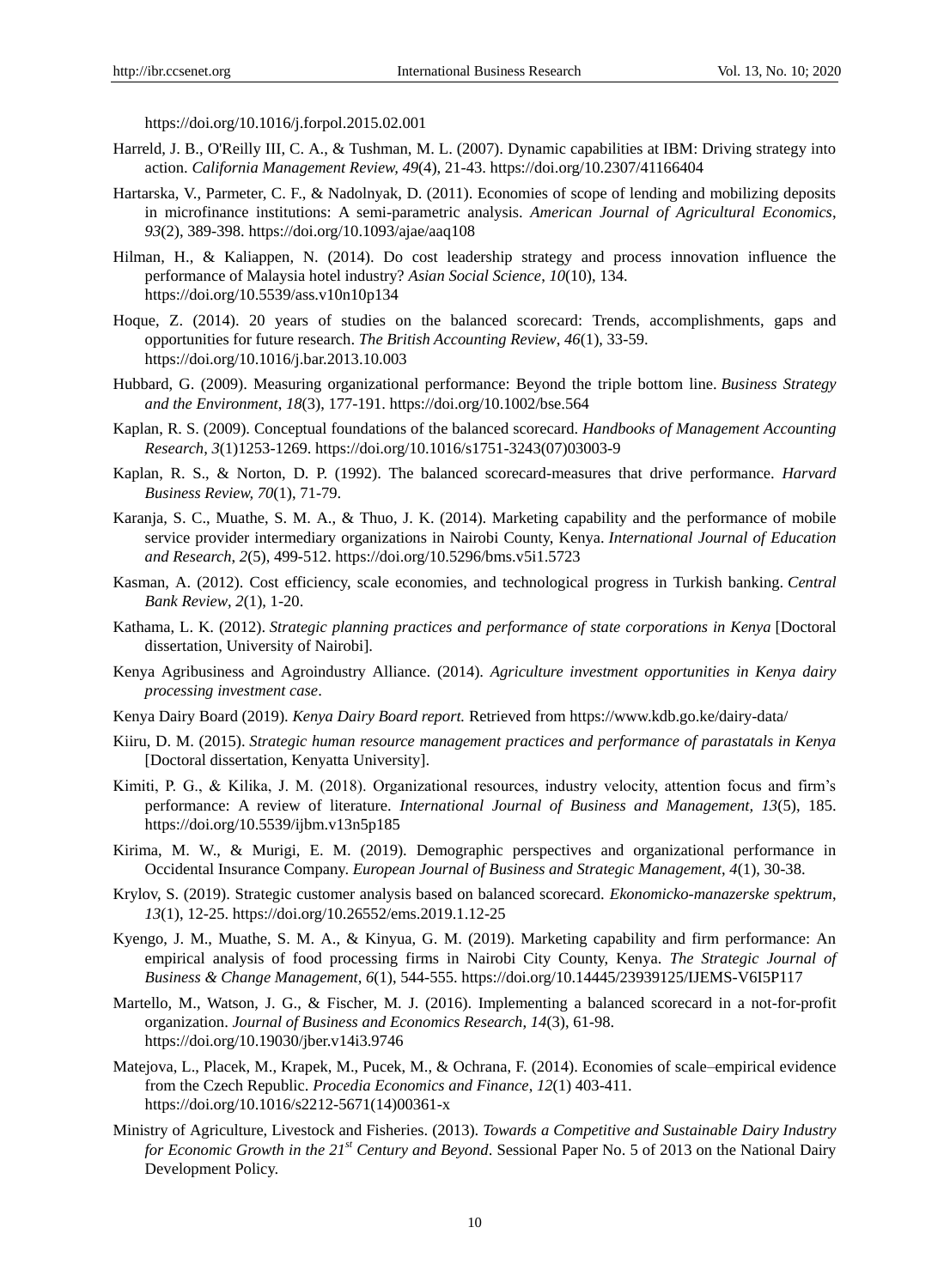- Monsur, S. M. T., & Yoshi, T. (2012). Improvement of firm performance by achieving competitive advantages through vertical integration in the apparel industry of Bangladesh. *Asian Economic and Financial Review*, *2*(6), 687.
- Mosheim, R., & Lovell, C. K. (2009). Scale economies and inefficiency of US dairy farms. *American Journal of Agricultural Economics*, *91*(3), 777-794. https://doi.org/10.1111/j.1467-8276.2009.01269.x
- Muathe, S. M. A. (2010). *The Determinants of Adoption of Information and Communication Technology by Small and Medium Enterprises within the Health Sector in Nairobi, Kenya*. Unpublished PhD Thesis, Kenyatta University.
- Mugenda, O. M., & Mugenda, A. G. (2003). *Research methods*. Laba Graphics Services Ltd. Nairobi.
- Mwangi, E. W., & Gakobo, J. (2018). Growth strategies and performance of selected milk processing companies in Kenya. *International Journal of Contemporary Aspects in Strategic Management*, *2*(1), 158-172.
- Niven, P. R. (2011). *Balanced scorecard: Step-by-step for government and nonprofit agencies*. John Wiley & Sons. https://doi.org/10.1002/9781119197287
- Njoroge, J. K., Ongeti, W. J., Kinuu, D., & Kasomi, F. M. (2016). Does external environment influence organizational performance? The case of Kenyan State Corporations. *Management and Organizational Studies*, *3*(3), 41-51. https://doi.org/10.5430/mos.v3n3p41
- Nyauncho, N. M., & Nyamweya, N. I. (2015). Assessment of the effect of cost leadership strategy on the performance of Liquefied Petroleum Gas Companies in Eldoret town, Uasin Gishu County, Kenya. *International Journal of Business and Management Invention*, *4*(4), 1-7.
- Ongeti, O. W. (2014). *Organizational resources, corporate governance structures and performance of Kenyan state corporations*. [Doctoral dissertation, University of Nairobi].
- Ormanidhi, O., & Stringa, O. (2008). Porter's model of generic competitive strategies. *Business Economics*, *43*(3), 55-64.
- Penrose, E. T. (1959). *The theory of the growth of the firm*. John Wiley & Sons. New York.
- Razali, N. M., & Wah, Y. B. (2011). Power comparison of Shapiro-Wilk, Kolmogorov-Smirnoff, Lilliefors and Anderson-Darling Tests. *Journal of Statistical Modeling and Analytics*, *2*(1), 21-33.
- Richter, N. F. (2014). Information costs in international business: Analyzing the effects of economies of scale, cultural diversity and decentralization. *Management International Review*, *54*(2), 171-193. https://doi.org/10.1007/s11575-013-0187-y
- Sainaghi, R., Phillips, P., & d'Angella, F. (2019). The balanced scorecard of a new destination product: Implications for lodging and skiing firms. *International Journal of Hospitality Management*, *76*, 216-230. https://doi.org/10.1016/j.ijhm.2018.05.011
- Sakhartov, A. V. (2017). Economies of scope, resource relatedness, and the dynamics of corporate diversification. *Strategic Management Journal*, *38*(11), 2168-2188. https://doi.org/10.1002/smj.2654
- Saunders, M., Lewis, P., & Thornhill, A. (2009). *Research methods for business.* Pearson Education. London.
- Shah, S., Tahir, S. H., Anwar, J., & Ahmad, M. (2016). Does size matter in determining firms' performance? A comparative analysis of listed companies. *City University Research Journal*, *6*(2), 344-353.
- Spanos, Y. E., Zaralis, G., & Lioukas, S. (2004). Strategy and industry effects on profitability: Evidence from Greece. *Strategic Management Journal*, *25*(2), 139-165. https://doi.org/10.1002/smj.369
- Sporta, F. O., Ngugi, P. K., Ngumi, P. M., & Nanjala, C. S. (2017). The effect of operational efficiency as a financial distress factor on financial performance on commercial banks in Kenya. *The International Journal of Business and Management, 5*(7) 102-112.
- Stalk, G., Evans, P., & Shulman, L. E. (1992). Competing on capabilities: The new rules of corporate strategy. *Harvard Business Review*, *70*(2), 57-69.
- Sundin, H., Granlund, M., & Brown, D. A. (2010). Balancing multiple competing objectives with a balanced scorecard. *European Accounting Review*, *19*(2), 203-246. https://doi.org/10.1080/09638180903118736
- Teece, D. T., Pisano, G., & Shuen, A. (1997). Dynamic capabilities and strategic management. *Strategic Management Journal, 18*(7), 509-533. https://doi.org/10.1002/(SICI)1097-0266(199708)18:7<509::AID-SMJ882>3.0.CO;2-Z